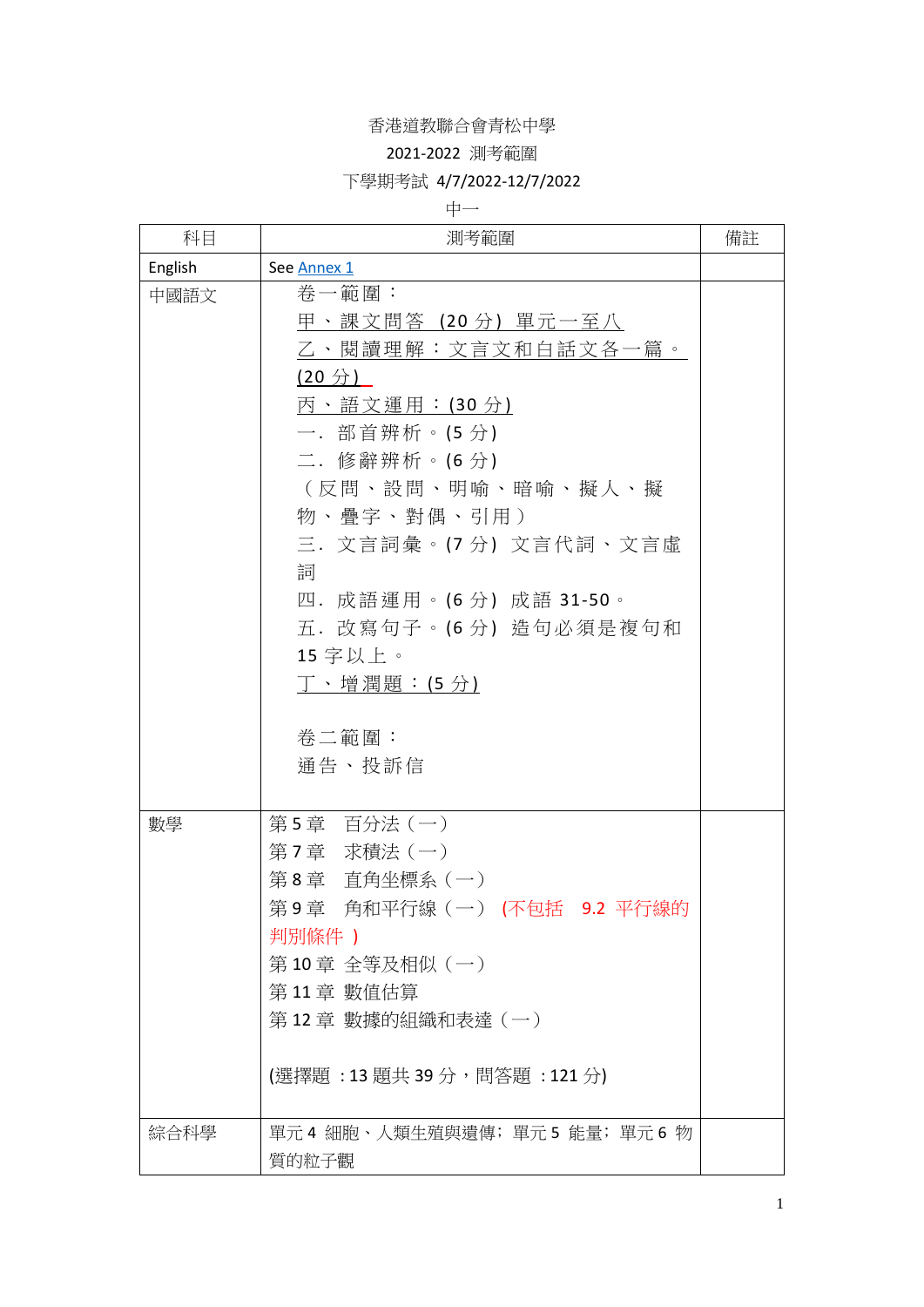| 中國歷史             | 考試範圍:春秋戰國時期的兼併戰爭(書:35-38           |  |
|------------------|------------------------------------|--|
|                  | 頁)、秦的統一及統治措施(書:57-63 頁)、秦的速亡       |  |
|                  | 及楚漢相爭(書:66-70 頁)、漢武帝的文治武功(書:       |  |
|                  | 77-82 頁)、兩漢的戚宦政治與衰亡(書:84-90 頁)、    |  |
|                  | 三國至孝文帝的漢化措施(書:111-137)、隋的統一        |  |
|                  | 至唐朝的貞觀之治(書:163-196)                |  |
|                  | 作業:26-66 頁                         |  |
|                  | 形式:                                |  |
|                  | 一、選擇題                              |  |
|                  | 二、填充題                              |  |
|                  | 三、排序                               |  |
|                  | 四、配對                               |  |
|                  | 五、地圖理解                             |  |
|                  | 五、資料研習題                            |  |
|                  | 六、增潤題                              |  |
|                  |                                    |  |
| 歷史               | 古典文明的遺產與意義 (書 1A P. 105-113)       |  |
|                  | 中古時代的歐洲與基督宗教世界的形成(書 1AP.116-146)   |  |
|                  | 香港傳統的農村生活 (書 1B P. 208-220)        |  |
| 普通話              | 課文第 4-6 課、語音知識第 4-6 課、粵普對譯第 4-6 課、 |  |
|                  | 一不變調                               |  |
| 生活與社會            | 核心單元1 個人群性發展:個人成長(一) 基礎部分 (全本      |  |
|                  | 教科書)                               |  |
|                  | 核心單元 14 香港經濟:香港的勞工市場 基礎部分 (全本      |  |
|                  | 教科書)                               |  |
|                  | 技能訓練單元                             |  |
| 地理               | 認識世界(國家、大洲和大洋)筆記                   |  |
|                  | 認識香港筆記                             |  |
|                  | 【明智地運用城市空間】課本第一至第六章(P.4-65)        |  |
| English for Life | Units 1-5 (Focus on: Units 4-5)    |  |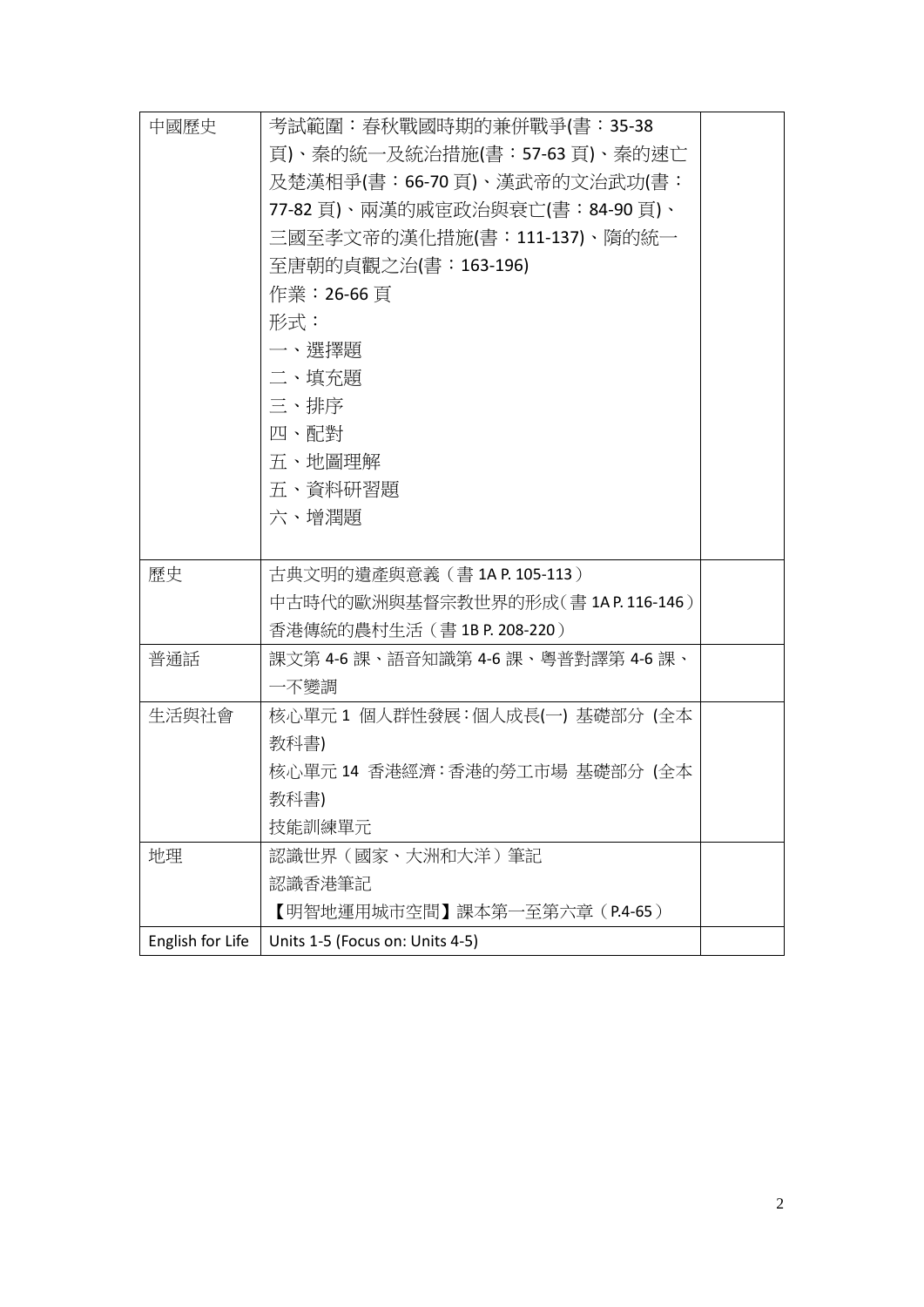#### 2021-2022 測考範圍

### 下學期考試 4/7/2022-12/7/2022

## 中二

| 科目      | 測考範圍                                                                       | 備註 |
|---------|----------------------------------------------------------------------------|----|
| English | See Annex 2                                                                |    |
|         |                                                                            |    |
| 中國語文    | 卷一形式:<br>甲、課文問答(20 分)單元一至八                                                 |    |
|         | 乙、閱讀理解:文言文和白話文各一<br>篇。(22 分)                                               |    |
|         | 丙、語文運用: (28分)<br>一. 修辭辨析。(8分)                                              |    |
|         | 二. 改寫句子。(4分)<br>三. 成語運用及造句。(9分)成語 1-<br>50,造句必須是複句和 20字以                   |    |
|         | $\vdash$ $\circ$<br>四. 試解釋文言文句中的粗體字。(7<br>分)不接受錯別字,每項答案全對<br>才給分。          |    |
|         | 丁、增潤題: (7分)                                                                |    |
|         | 卷二範圍:<br>通告、演講辭、章則                                                         |    |
| 數學      | 甲部 TSA 題目 (佔 40/160)<br>範圍為 第一至五、七,、八及十一章                                  |    |
|         | 乙及丙部 選擇題及問答題 (佔 120/160)<br>範圍為 第一章 至 第十三章<br>(選擇題 :15 題共 45 分,問答題 : 75 分) |    |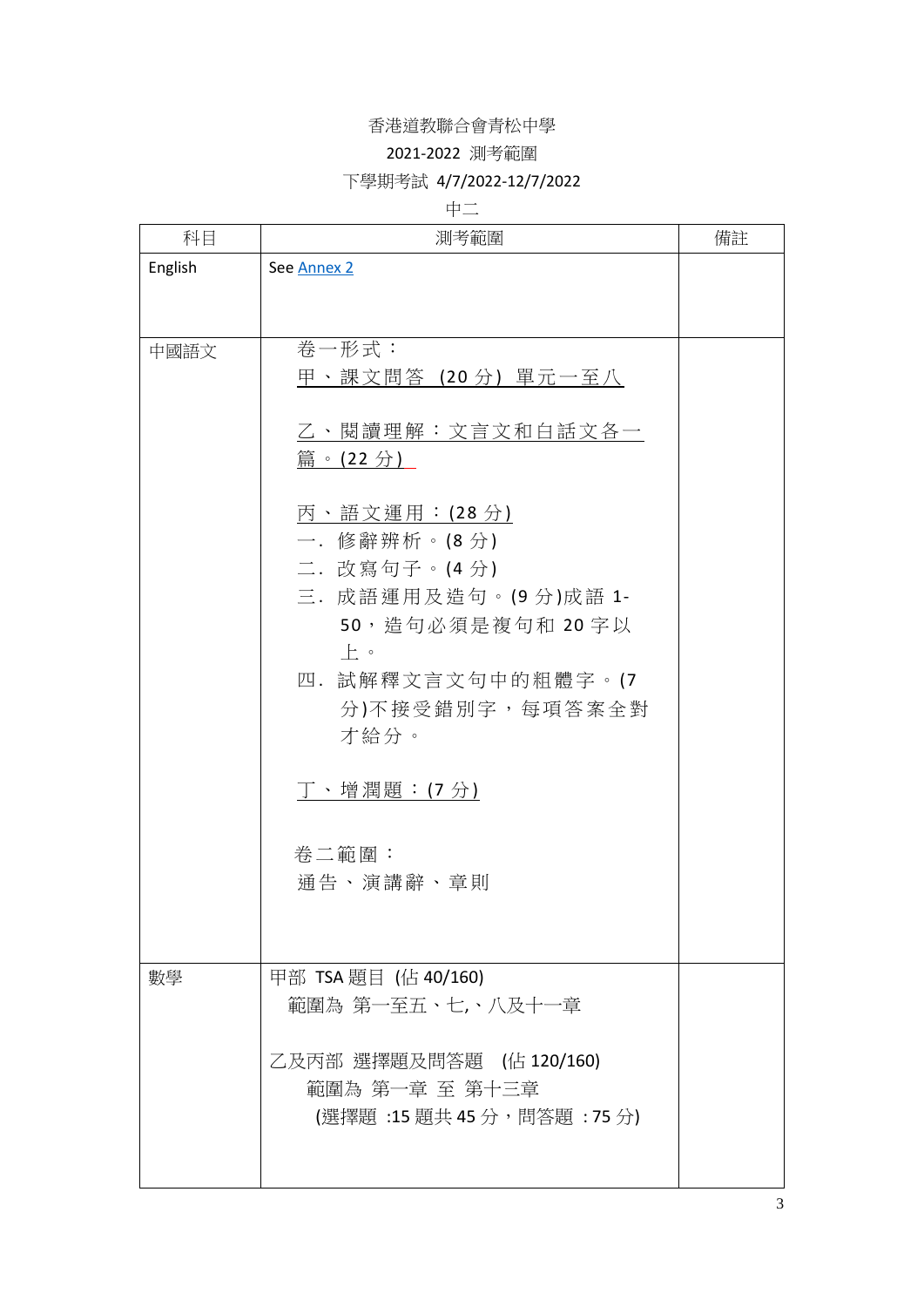| 綜合科學 | 單元 9 酸和鹼; 單元 10 環境的察覺; 單元 11 力和<br>運動                                                                                                                                                                                                                                                            |  |
|------|--------------------------------------------------------------------------------------------------------------------------------------------------------------------------------------------------------------------------------------------------------------------------------------------------|--|
| 中國歷史 | 考試範圍:<br>元朝的統治(書:56-73)、明代的君主集權政治<br>(書:83-93)、明代國勢的張弛(書:99-106、120-<br>127)、清朝與統一多民族國家的鞏固與發展(書:<br>137-155)、清朝的外力衝擊與內憂(書:159-193)<br>作業:19-64 頁<br>考試重點:                                                                                                                                        |  |
|      | 一、温習紙<br>二、人物事跡(書):91 頁、124 頁、126-127 頁、<br>137頁、140頁、143頁、153頁、161頁、177-<br>178 頁<br>三、條約知多少:南京條約(166 頁)、天津條約<br>(169-171 頁)、北京條約(169-171 頁)、馬關條約<br>(183-185 頁)、辛丑條約(190-192 頁)<br>四、思考題:元朝統治政策的成效(書:68-74<br>頁)、元朝滅亡的原因(書:83 頁)明初君主集權的<br>利弊(書:87-93 頁、作業 29-30)、鄭和下西洋的<br>作用(99-106 頁、作業 33) |  |
|      | 形式:<br>一、選擇題<br>二、填充題<br>三、排序<br>四、配對<br>五、填表<br>六、資料研習題<br>七、增潤題                                                                                                                                                                                                                                |  |
| 地理   | 1) 「水的煩惱」書 - 單元一 P.4-9 ; 單元二 P.10-15 ;<br>單元三 P.22-37; 單元四 P.44-51<br>2) 作業 - P.1-2 ; P.34-P.50 (已做的部份)<br>3) 地圖閱讀技巧 - 單元一、二、三(至格網方格)                                                                                                                                                            |  |
| 普通話  | 課文第 4-6 課、語音知識第 4-6 課、粵普對譯第 4-6 課、<br>輕聲詞(第三直行)                                                                                                                                                                                                                                                  |  |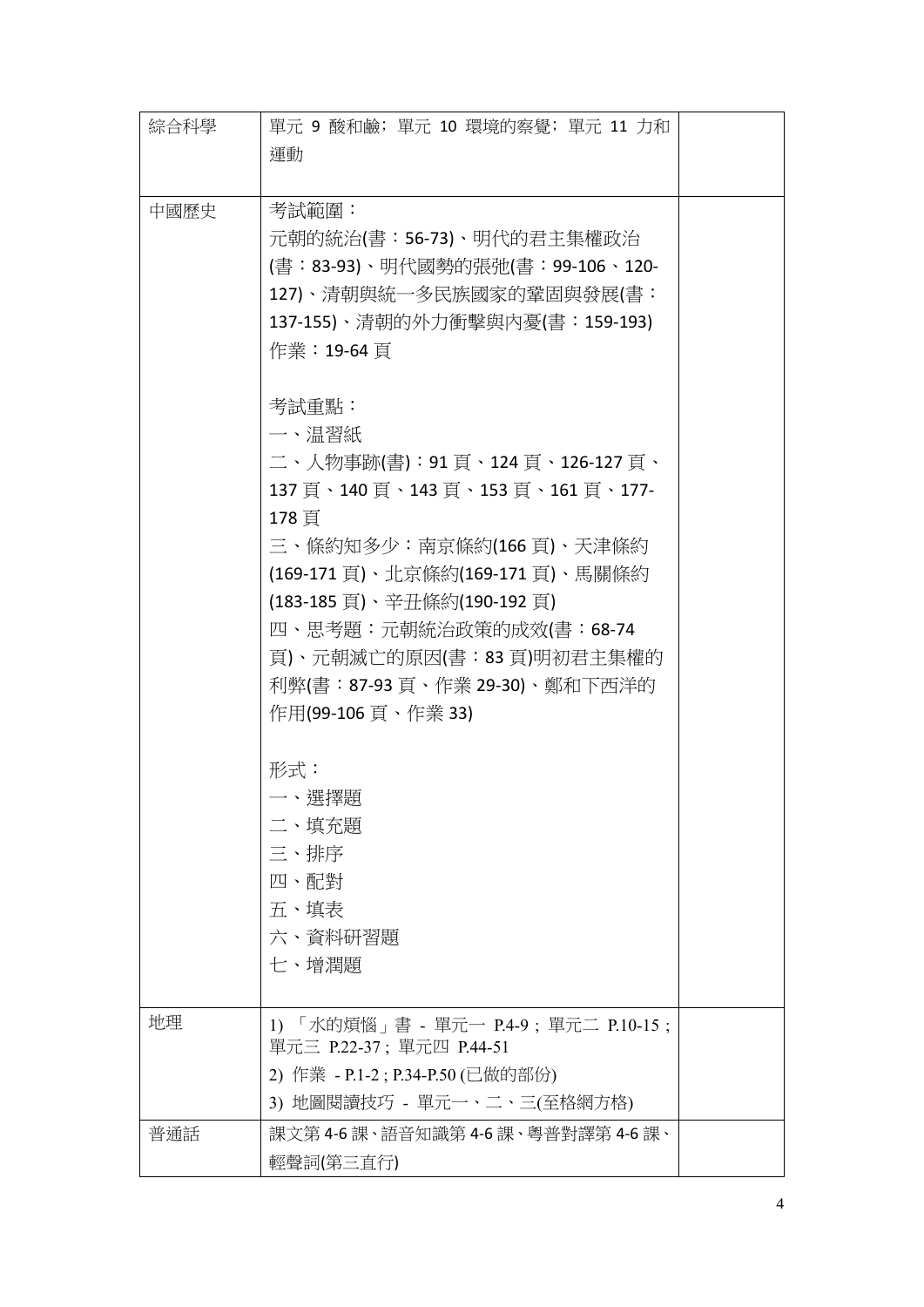| 生活與社會            | 核心單元 20 全球經濟:國際間的相互依存 基礎部分      |  |
|------------------|---------------------------------|--|
|                  | (全本教科書)                         |  |
|                  | 核心單元 24 中國社會政治體系:中國國民的生活 基      |  |
|                  | 礎部分 (全本教科書)                     |  |
|                  | 技能訓練單元                          |  |
| English for Life | Units 0-5 (Focus on: Units 4-5) |  |
| 歷史               | 課題 5A.文藝復興-課題 5D.法國大革命          |  |
|                  | 書:P.6-P.73                      |  |
|                  | 作業: P.2-P.10 溫習紙                |  |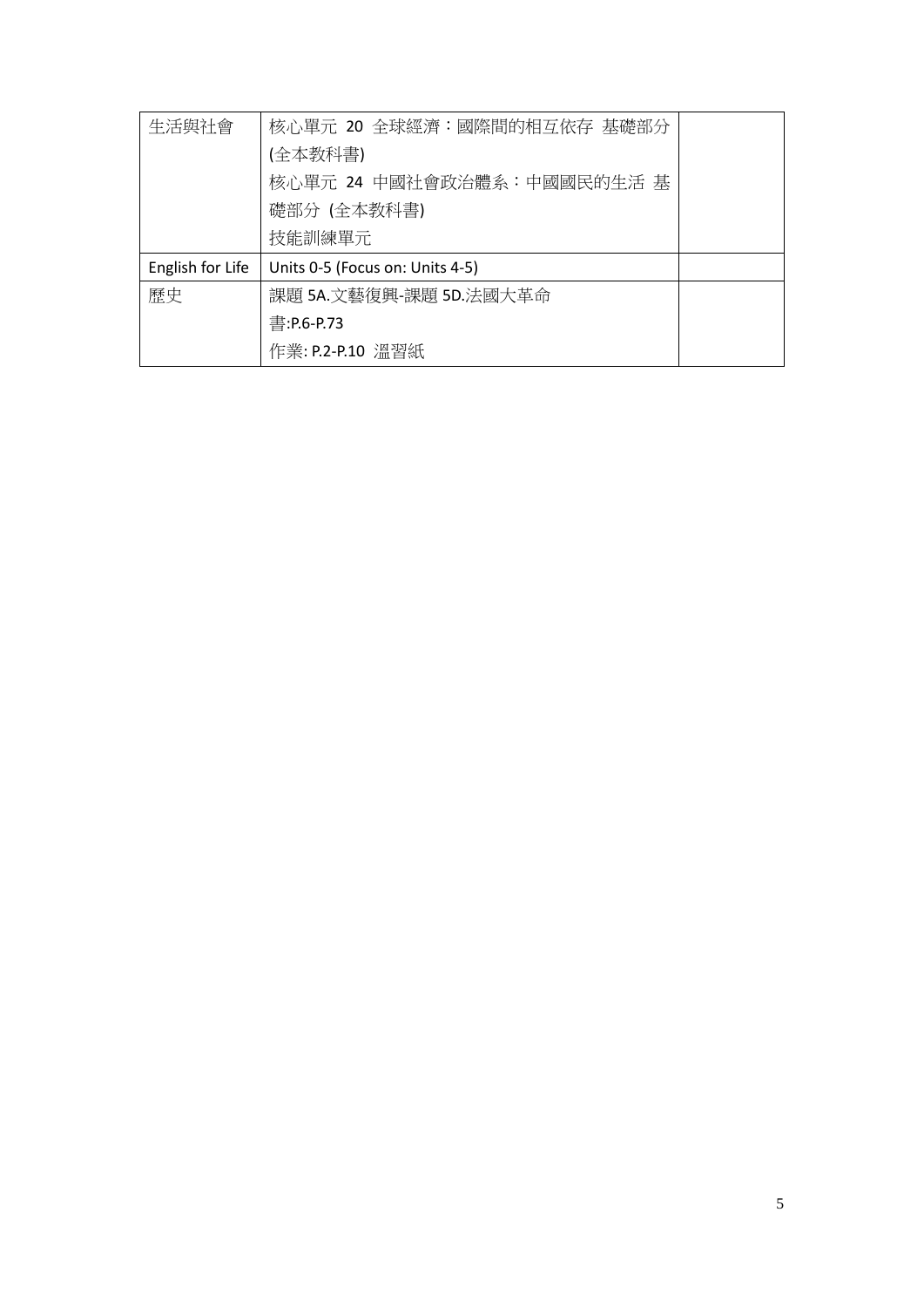### 2021-2022 測考範圍

### 下學期考試 4/7/2022-14/7/2022

## 中三

| 科目      | 測考範圍                                                                                                                                                                                                                                                                                                                                      | 備註 |
|---------|-------------------------------------------------------------------------------------------------------------------------------------------------------------------------------------------------------------------------------------------------------------------------------------------------------------------------------------------|----|
| English | See Annex 3                                                                                                                                                                                                                                                                                                                               |    |
| 中國語文    | 考試範圍:<br>課文:〈說虎〉、〈習慣說〉、〈讀孟嘗君<br>傳〉、〈鄒忌諷齊王納諫〉<br>單元學習重點:6.3、7.3 「六種常見論<br>證手法」與「駁論」<br>成語:21-35<br>語文秘笈:單元五至單元八<br>卷一範圍:<br>甲、課文問答(20分)單元五至八<br>乙、閱讀理解:文言文和白話文各一<br>篇。(20分)<br>丙、語文運用:(30分)<br>1. 成語辨識及造句(9分)<br>● 成語 21-35<br>造句必須 20 字以上<br>$\bullet$<br>修辭辨析 (5分)<br>2.<br>3. 改寫句子 (5分)<br>4. 解釋文言字詞 (6分)<br>5. 諺語運用 (5分)<br>丁、增潤題:(5分) |    |
|         | 卷二範圍:<br>建議書、投訴信                                                                                                                                                                                                                                                                                                                          |    |
| 數學      | 第一章 至 第十二章<br>(選擇題:16題共48分、基礎題佔42分、問答題<br>佔 70分)                                                                                                                                                                                                                                                                                          |    |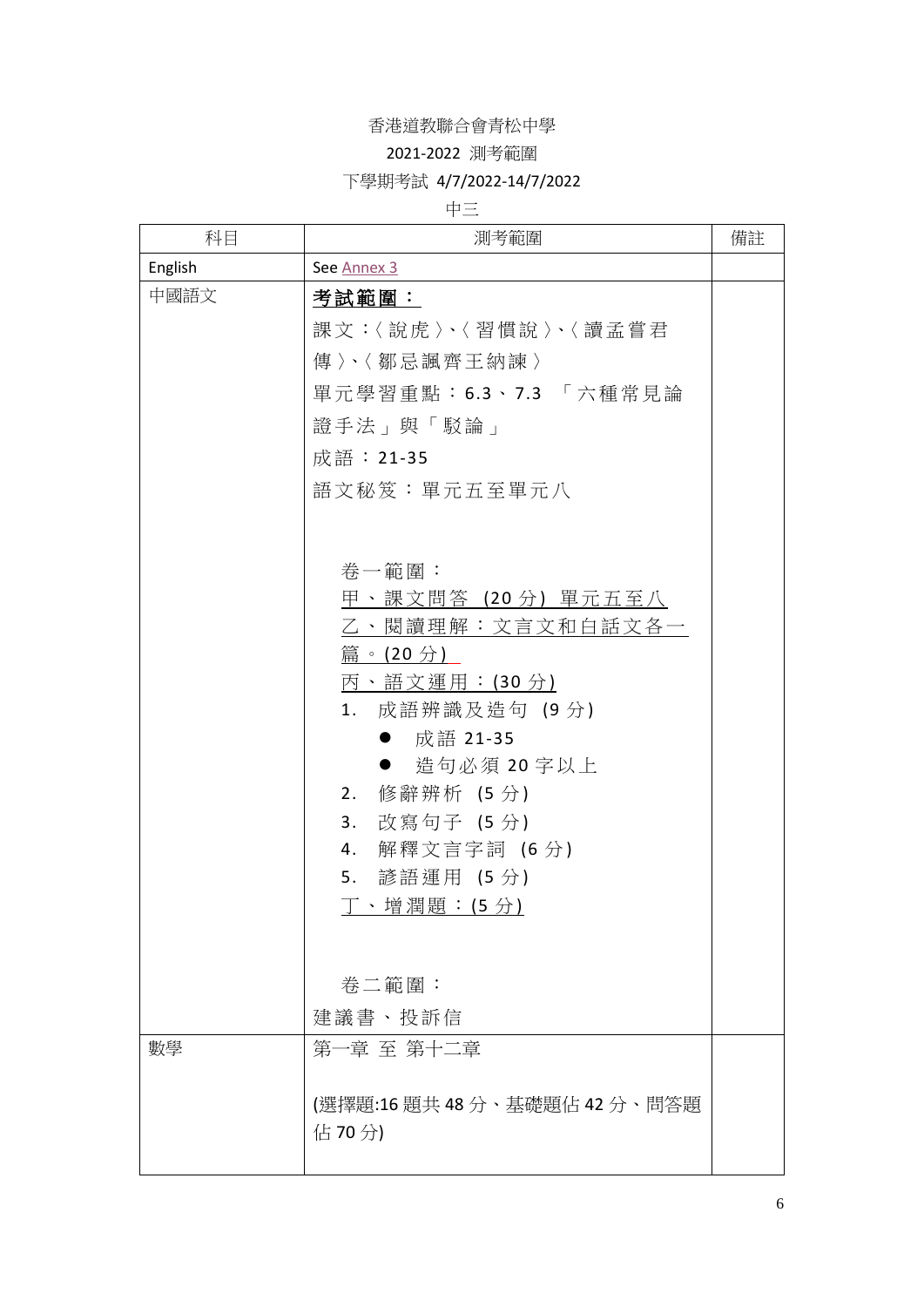| 中國歷史 | 義和團事件和八國聯軍之役——抗日戰爭                       |  |
|------|------------------------------------------|--|
|      | 書甲 3.22-7.21                             |  |
|      | 作業甲 3.11-7.8                             |  |
|      |                                          |  |
|      | 考試重點:                                    |  |
|      | 義和團事件的背景 (書甲 3.23)                       |  |
|      | 辛丑條約的簽訂與影響 ( 書甲 3.25-3.26 )<br>$\bullet$ |  |
|      | 保路風潮與武昌起義(書甲 4.9-4.10)<br>$\bullet$      |  |
|      | 五四運動的經過 (書甲 5.18)<br>$\bullet$           |  |
|      | 西安事變(書甲 7.7-7.8)<br>$\bullet$            |  |
|      | 填圖:軍閥割據形勢圖 (書甲 5.14-5.15)、<br>$\bullet$  |  |
|      | 長征路線圖 (作業甲 6.6)                          |  |
|      |                                          |  |
|      | 考試形式:                                    |  |
|      | 選擇 (30%)、填充(10%)、排序及配對(15%)、填            |  |
|      | 圖(6%)、歷史資料題(39%)                         |  |
|      | 另設增潤題(10%)                               |  |
|      |                                          |  |
| 物理   | 3C全冊                                     |  |
|      |                                          |  |
| 生物   | 書本: P.29-87 、Ch.37及Ch38 作業: 5-11         |  |
|      |                                          |  |
|      |                                          |  |
| 化學   | 單元13 從原子到物料 全本3B冊書                       |  |
|      |                                          |  |
| 歷史   | 書P. 54-111作業及溫習紙                         |  |
|      |                                          |  |
| 地理   | 「與自然災害共處」課本全課                            |  |
|      | 「救救雨林」課本 P.4-15                          |  |
|      | 作業:P.8-22、25-44、47-51                    |  |
| 普通話  | 課文第5-8課、語音知識第5-7課、粵普對譯第5-7課              |  |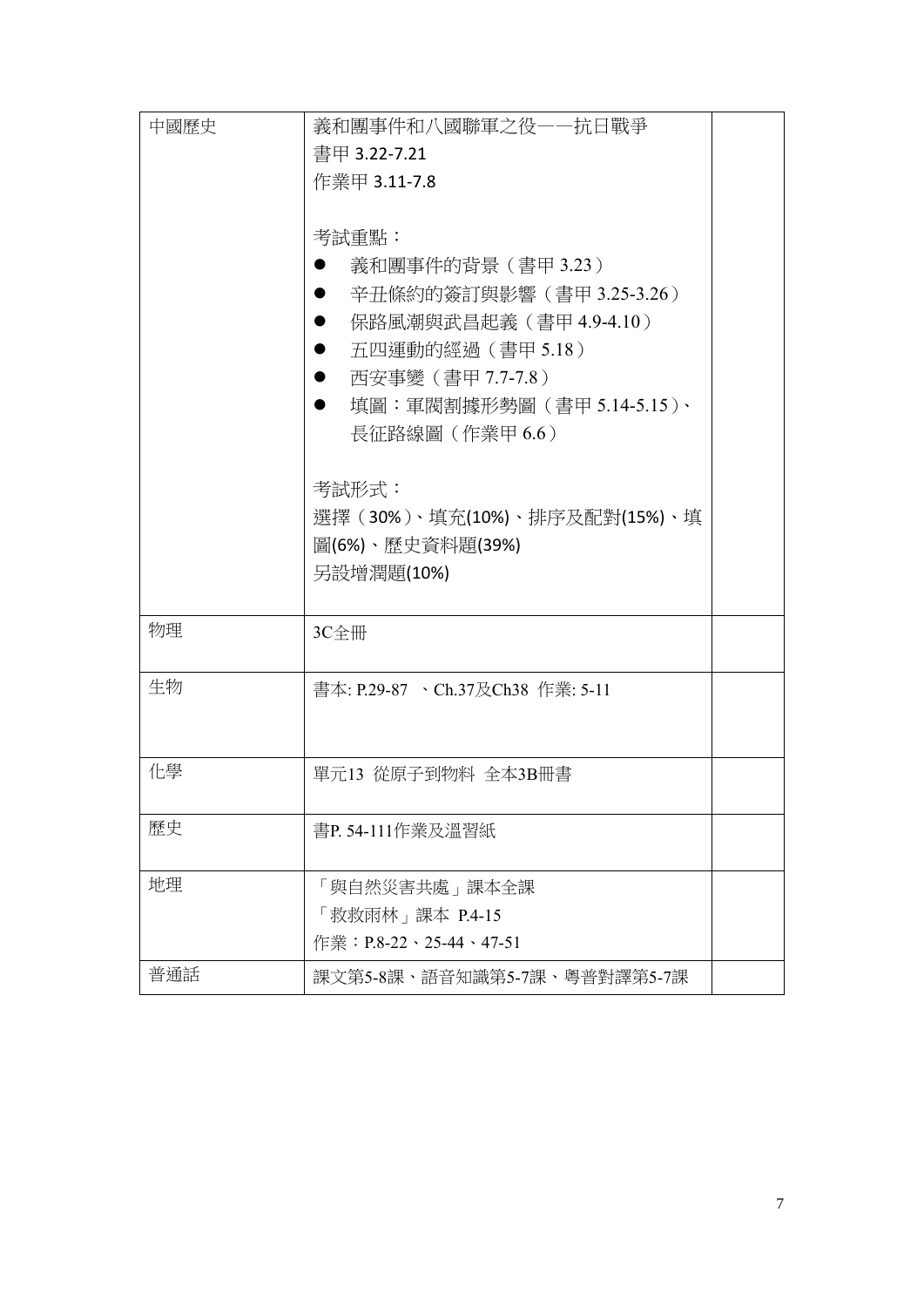### 2021-2022 測考範圍

### 下學期考試 4/7/2022-18/7/2022

#### 中四

| 科目      | 測考範圍                           | 備註 |
|---------|--------------------------------|----|
| English | as per the DSE English exam    |    |
| 中國語文    | 《廉頗藺相如列傳》、《始得西山宴遊記》、《師         |    |
|         | 說》、《岳陽樓記》、唐詩三首、宋詞三首            |    |
|         | 實用寫作:練習一至五文類(書信、演講辭、評          |    |
|         | 論、專題文章、報告)                     |    |
| 數學      | 第一章至第十章(只考 10.1-10.3) 及 初中級    |    |
|         | 甲部基礎題目                         |    |
|         |                                |    |
|         | 卷一 (問答題:70分)                   |    |
|         | 卷二 (選擇題:20 題)                  |    |
|         |                                |    |
| 公民與社會發展 | 整個中四課程「一國兩制下的香港」               |    |
|         | 2 道資料回應題(全必答)                  |    |
| 物理      | 第一冊全冊,第二冊2.1-2.6章(功、能量和功率)     |    |
| 中國文學    | 《蒹葭》、《涉江》、《蘇秦約縱》、《將進酒》、《醉      |    |
|         | 翁亭記》                           |    |
| 歷史      | 主題四 4.1.III.IV第二次世界大戰 書P.62-77 |    |
|         | 4.2.I 冷戰 P.87-116              |    |
| 中國歷史    | 隋唐治世(書第一冊頁 208 至清初民族政策         |    |
|         | (第二冊頁 95)                      |    |
| 資訊及通訊科技 | 必修部份第 1 冊 1-10 課               |    |
| 生物      | 第5章至第10章                       |    |
| 化學      | 課題一至課題三 (章1-12)、課題四(章13-16)、課  |    |
|         | 題五(章20-21)                     |    |
| 企會財     | 營商環境與管理導論 (CH.1-CH.6)          |    |
|         | 會計導論(CH.1-CH.8)                |    |
|         | 基礎個人理財(CH.1-CH.4)              |    |
| 旅遊      | 第2+, 1+册(1-2課)                 |    |
| 經濟      | 1-12章                          |    |
| 地理      | 機會與風險(全本書)                     |    |
|         | 發展可持續城市(全本書)                   |    |
| 視藝      | 藝術評賞、繪畫                        |    |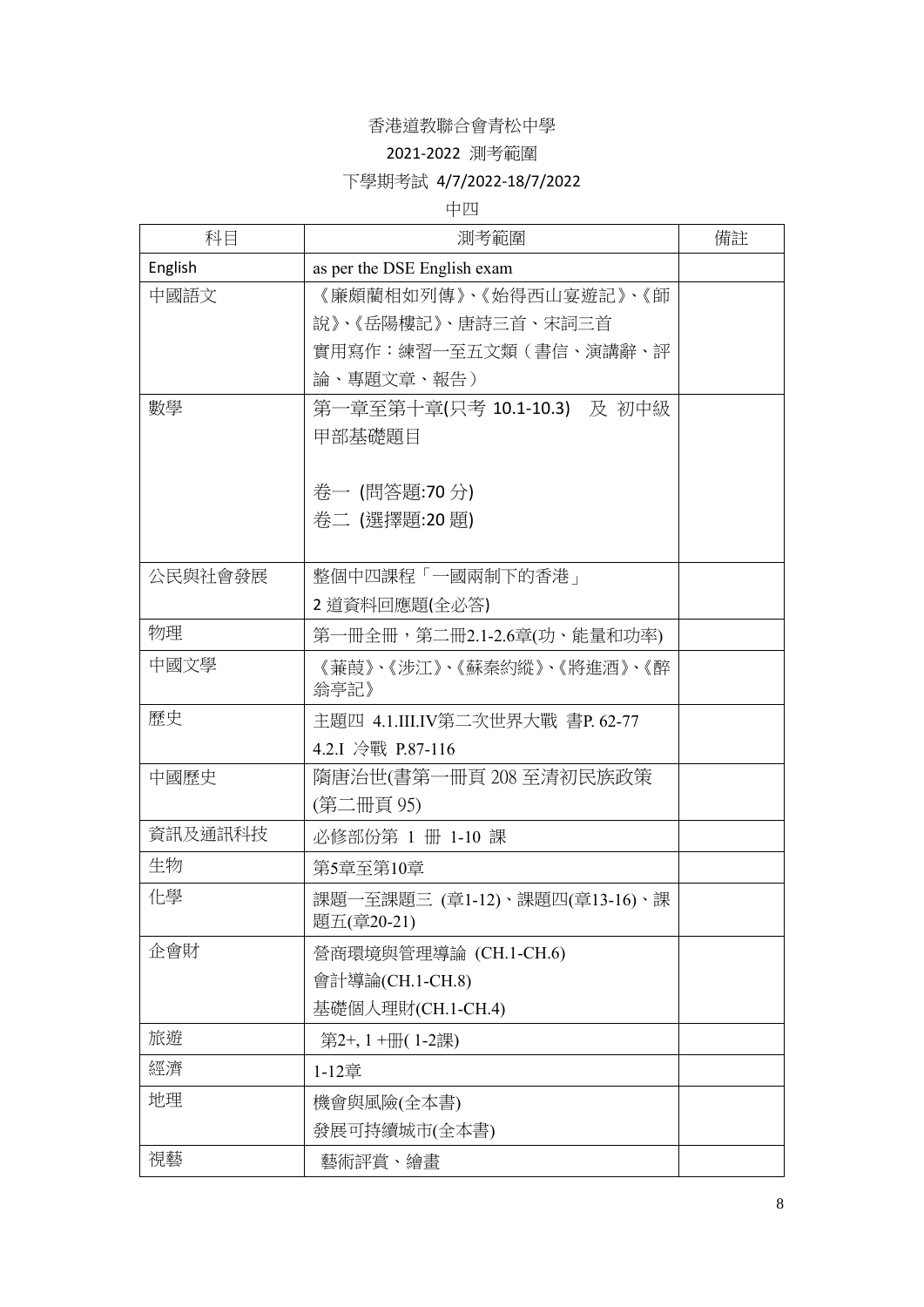| 延數         | 第                                                                         |  |
|------------|---------------------------------------------------------------------------|--|
| 體育<br>(文憑試 | 中四:單元二<人體>、單元四<維持健康與活動表<br>現的體適能和營養>、單元五 <運動與訓練的生<br>理學基礎>及單元九<運動和康樂活動管理> |  |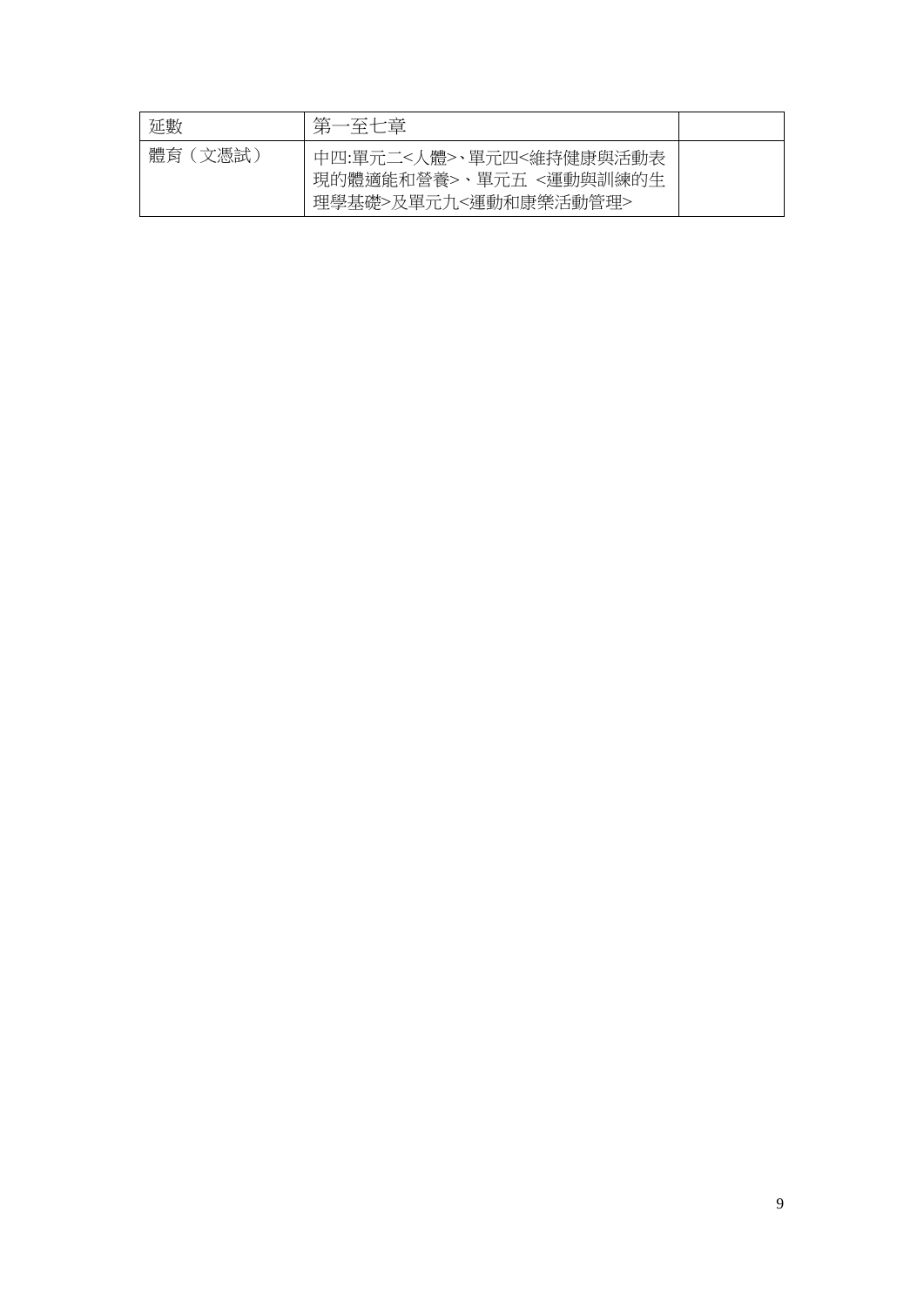#### 2021-2022 測考範圍

### 下學期考試 4/7/2022-18/7/2022

### 中五

| 科目      | 測考範圍                                           | 備註 |
|---------|------------------------------------------------|----|
| English | as per the DSE English exam                    |    |
| 中國語文    | 《論仁・論孝・論君子》、《魚我所欲也》、《逍遙                        |    |
|         | 遊》、《勸學》、《六國論》、《出師表》                            |    |
| 數學      | 第十至十九章 及 初中級甲部基礎題目                             |    |
|         |                                                |    |
|         | 卷一 (問答題:100分)                                  |    |
|         | 卷二 (選擇題:45題)                                   |    |
|         |                                                |    |
| 通識      | 公共衛生(整個單元)、全球化(整個單元)、現代中                       |    |
|         | 國(筆記第一至三章,即 2-21 頁)                            |    |
|         | 卷一:2 道資料回應題(全必答)                               |    |
|         | 卷二:1 道延伸回應題(必答)                                |    |
| 生物      | 第 20-21 章及第 25-27 章                            |    |
| 化學      | 課題一至八、十一、十五                                    |    |
| 中國歷史    | 乙部課程 (鴉片戰爭一一改革開放)                              |    |
| 企會財     | 中五 (卷一)                                        |    |
|         | 營商環境與管理導論 (CH.1-CH.6)                          |    |
|         | 會計導論(CH.1-CH.8)                                |    |
|         | 基礎個人理財(CH.1-CH.4)                              |    |
|         |                                                |    |
|         | 中五(卷二)                                         |    |
|         | 財務管理 (CH.1-CH.6)                               |    |
|         | 人力資源管理 (CH.1-CH.5)                             |    |
| 旅遊      | 第1+, 2+, 3+ 冊                                  |    |
| 經濟      | 13-20章                                         |    |
| 物理      | 第一至第三全冊,第四冊4.1章 (靜電學)                          |    |
| 中國文學    | 《齊桓晉文之事章》、《短歌行》、《前赤壁賦》、《法<br>場》、《死水》、《我的四個假想敵》 |    |
| 歷史      | 主題一 1.1 20世紀初至2000年香港的政治及行<br>政轉變 P.22-60      |    |
|         | 1.2.I香港經濟發展P. 64-70                            |    |
|         | 主題二 2.2.I,II,III 毛澤東時期社會主義現代化<br>P.164-196     |    |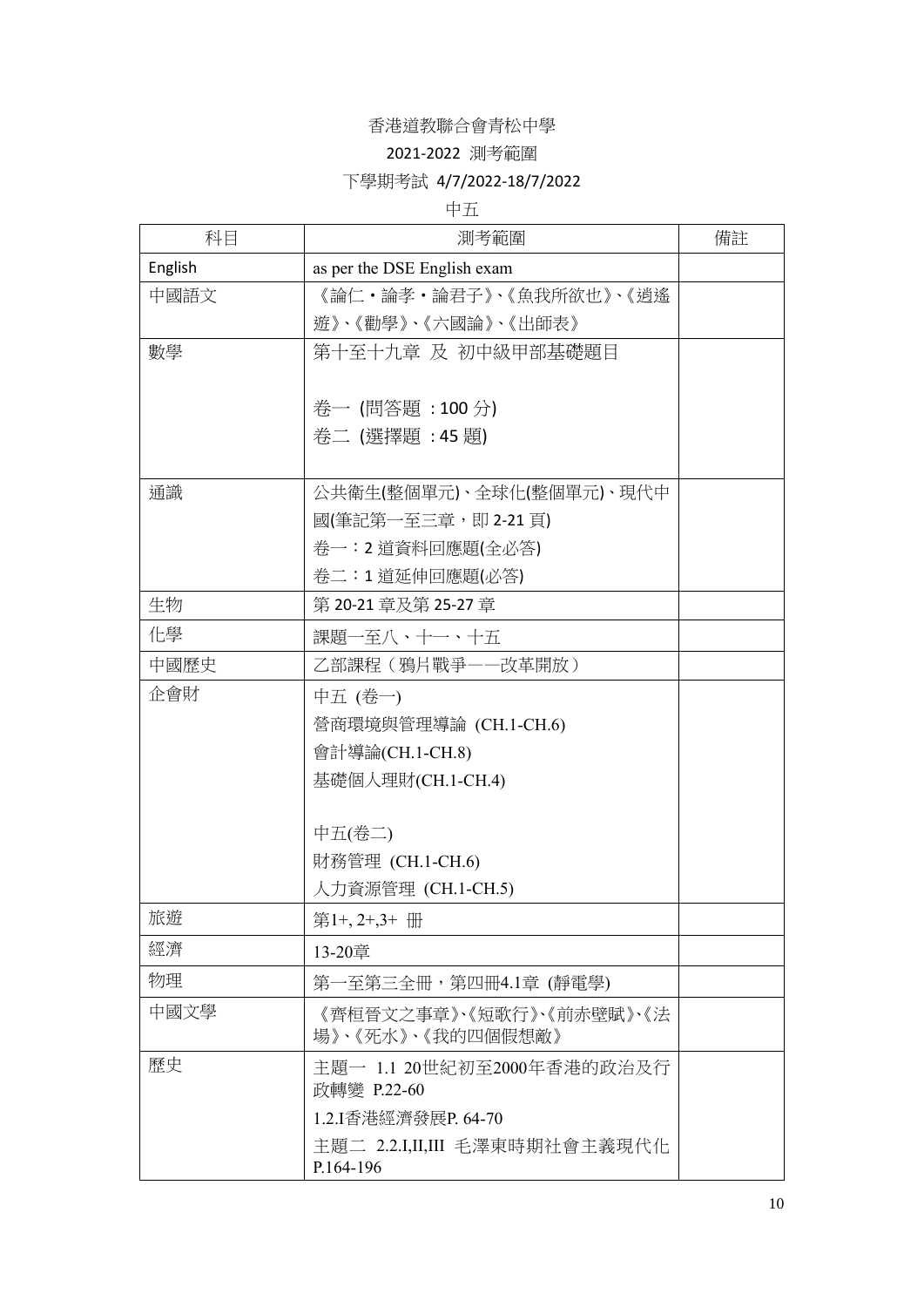| 資訊及通訊科技 | 必修部份第 2 册 11-18 課                    |  |
|---------|--------------------------------------|--|
| 地理      | 「可持續發展城市」全課<br>「工業的區位轉變」全課           |  |
| 視藝      | 溫習中四至中五期間所派的各類筆記, 包括中西<br>藝術史, 評賞試卷等 |  |
| 延數      | 第六至十二章                               |  |
| 室内設計    | 環保概念、家居產品創意設計                        |  |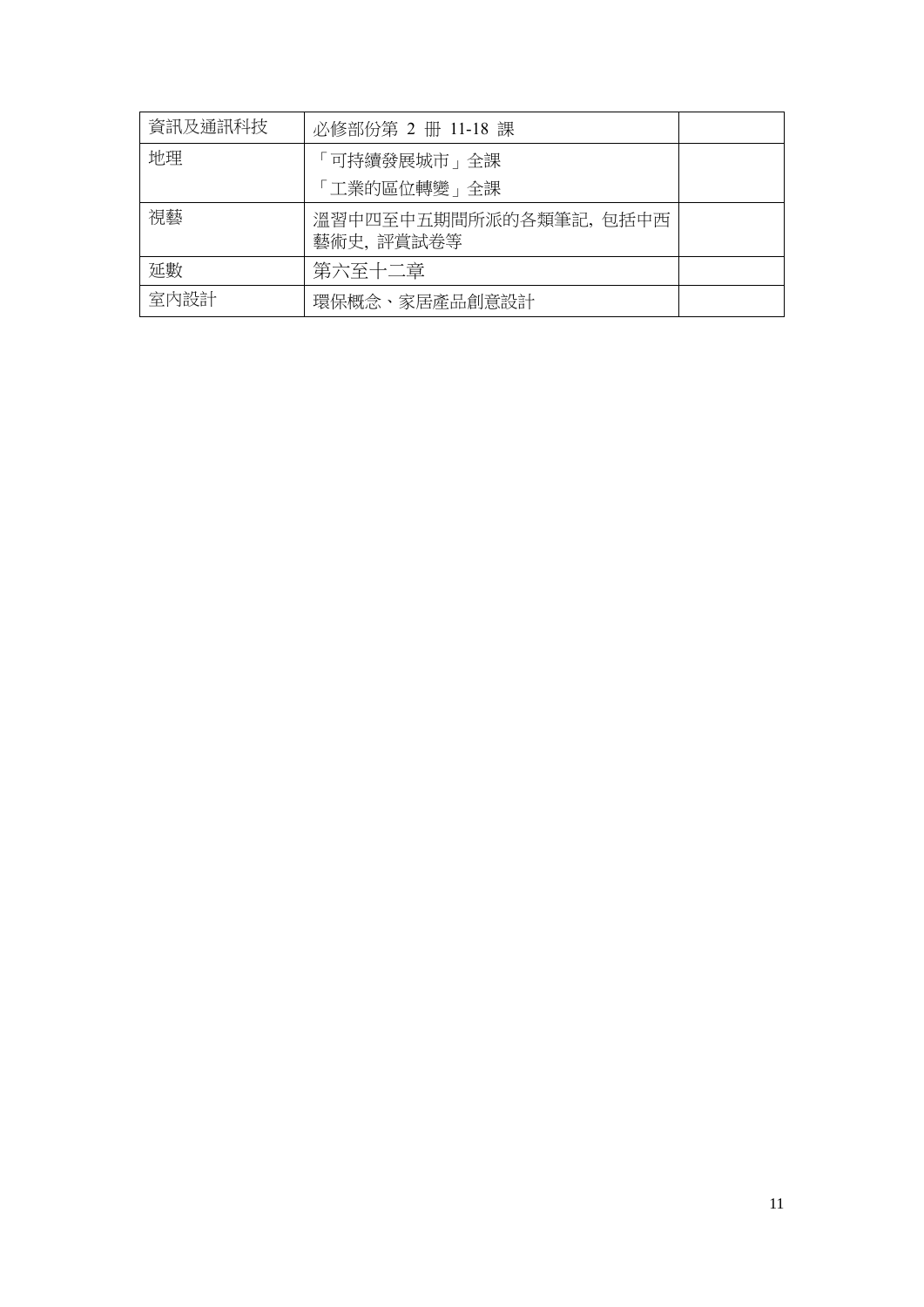<span id="page-11-0"></span>

| Paper 1 GE               | 65 marks | Comprehension (20 marks) & Vocabulary (10 marks)          |
|--------------------------|----------|-----------------------------------------------------------|
| 1 <sub>hr</sub> 15 mins  |          | & Language (35 marks) * see below for details             |
| <b>Paper 2 Writing</b>   | 40 marks | Short Task + mind map $(3+12$ marks) &                    |
| 1 hr 5 mins              |          | Long Task $+$ mind map $(4+21$ marks)                     |
|                          |          | Study the writing file for revision                       |
| <b>Paper 3 Listening</b> | 40 marks | <b>Jun 22 (during class time)</b>                         |
| 1 <sub>hr</sub>          |          | Listening tasks (25 marks) &                              |
|                          |          | Integrated Tasks with Data File (15 marks)                |
| <b>Paper 4 Speaking</b>  | 30 marks | <b>16 Jun – 30 Jun</b> (during class time / after school) |
| 4 mins                   |          | [exam time: 2 mins for $A \& B$ 2 mins for $C \& D$ ]     |
| ** see below for         |          | A. Passage Reading (9 marks)                              |
| details                  |          | B. Vocabulary reading (9 marks)                           |
|                          |          | C. Individual Presentation (8 marks)                      |
|                          |          | D. Individual Response (4 marks)                          |

| <b>SBA</b> | 25 marks  |  | Dict/quizzes   | Book reports               | EB |  |  |
|------------|-----------|--|----------------|----------------------------|----|--|--|
|            | @ 5 marks |  | <b>Phonics</b> | Online homework submission |    |  |  |
|            |           |  |                | + Zoom performance         |    |  |  |

# Paper I 65 marks

# A. 2 comprehension articles (20 marks)

# B. Vocabulary (10 marks)

# Textbook Vocabulary (TB Unit 3) **- Spelling NOT required**

| 1. | congee (n)          | 2. | egg tarts (n)   | 3. | mashed potato       | 4. | greet (v)       |
|----|---------------------|----|-----------------|----|---------------------|----|-----------------|
| 5. | order $(v)$         | 6. | miss(v)         | 7. | recommend (v)       | 8. | take / took     |
|    |                     |    |                 |    |                     |    | photos          |
|    |                     |    |                 |    |                     |    |                 |
| 9. | fall / fell in love |    | 10. warm smiles |    | 11. delicious (adj) |    | 12. salty (adj) |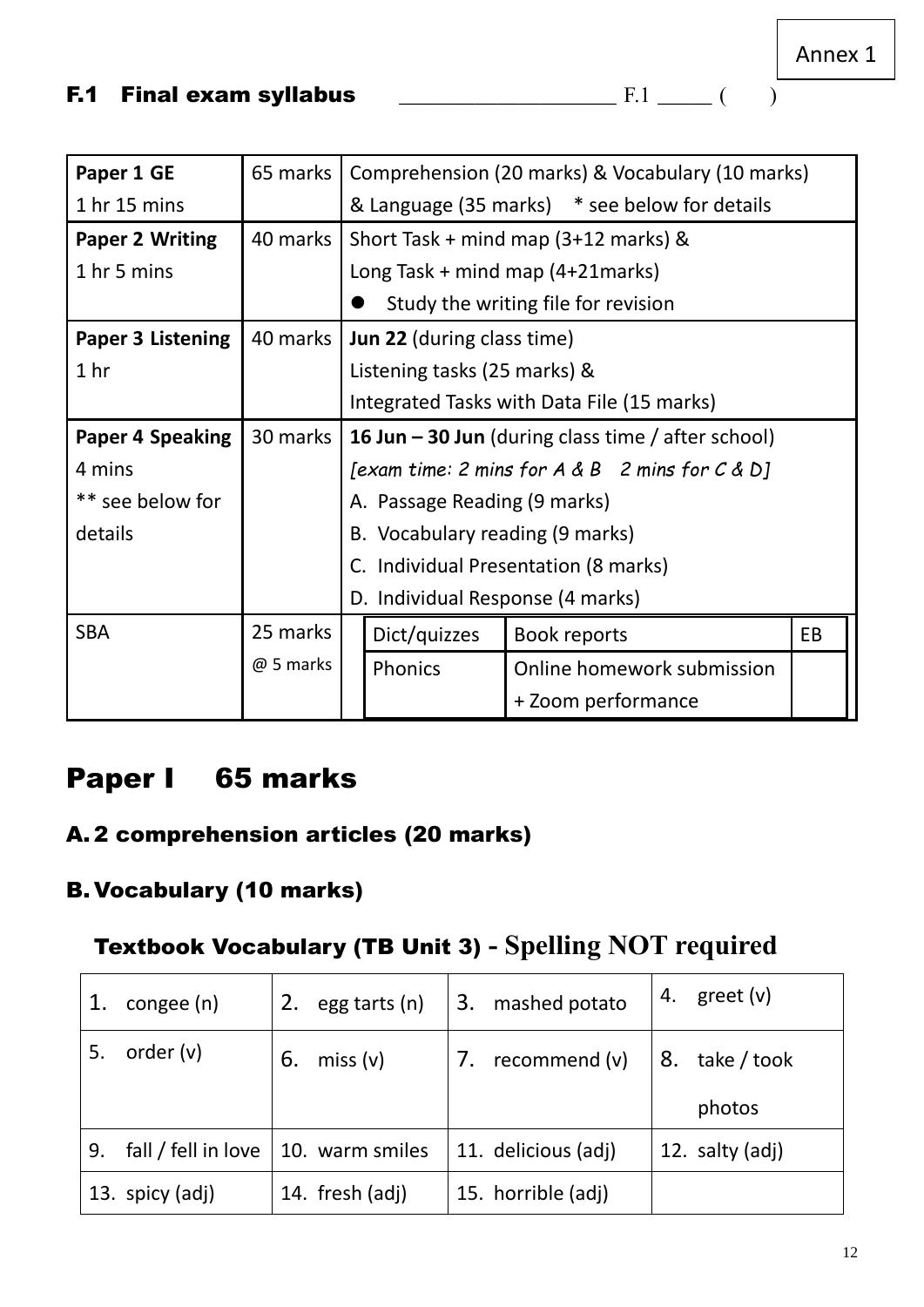Annex 1

| 1. | airport                  | 機場  | 2.  | Ocean Park   | 海洋公園               | 3. | The Peak                | 山頂     |
|----|--------------------------|-----|-----|--------------|--------------------|----|-------------------------|--------|
| 4. | Ladies' Street           | 女人街 | 5.  | Disneyland   | 迪士尼                | 6. | The Big                 | 大佛     |
|    |                          |     |     |              |                    |    | <b>Buddha</b>           |        |
| 7. | Lantau Island            | 大嶼  | 8.  | Victoria     | 維港                 | 9. | cable car               | 纜車     |
|    |                          | Ш   |     | Harbour      |                    |    |                         |        |
|    | 10. bicycle              | 單車  |     | 11. taxi     | 的士                 |    | 12. tram                | 電車     |
|    | 13. minibus              | 小巴  |     | 14. ferry    | 渡海輪                |    | 15. train               | 火車     |
|    | 16. Dragon Boat Festival |     | 端午節 |              | 17. Christmas      |    |                         | 聖誕節    |
|    | 18. Chinese New Year     |     |     | 農曆新年         |                    |    | 19. Mid-Autumn Festival | 中秋節    |
|    | 月餅<br>20. moon cakes /   |     |     | 21. lanterns |                    |    | 燈籠                      |        |
|    | mooncakes                |     |     |              |                    |    |                         |        |
|    | 22. Halloween            |     | 萬聖節 |              | 23. trick or treat |    |                         | 不款待就搗蛋 |

# Core Vocabulary - Spelling required

# C. Language items (35 marks)

| <b>Items</b>               | <b>Details</b>                             | <b>Revision Focus</b>  |
|----------------------------|--------------------------------------------|------------------------|
| 1. Tenses (2 parts)        | a) simple present VS present continuous    | <b>ERB P.218-219</b>   |
|                            | b) simple past VS simple future            |                        |
| 2. Countable & uncountable | a) Short text                              | <b>ERB P.46 (Ex 2)</b> |
| nouns (1 part)             |                                            | & P.47 (Ex3)           |
| 3. Talking about           | How many/much, some, any                   | <b>ERB P.50 (Ex 2)</b> |
| quantities                 | a) Sentences b) Short text                 | & P.51 (Ex3)           |
| $(2$ parts)                |                                            |                        |
| 4. Prepositions of time    | in, on, at                                 | <b>ERB P.68-69</b>     |
| $(1$ part)                 | a) Short text                              | (Table) & P.71         |
|                            |                                            | (Ex 1)                 |
| 5. Sentence making         | SVIODO, SVDO to/for IO                     | <b>ERB P.4 (Ex 2)</b>  |
| (3 parts)                  | a) Rearranging order b) Sentence rewriting | & P.5 (Ex3)            |
|                            | c) Sentence making                         |                        |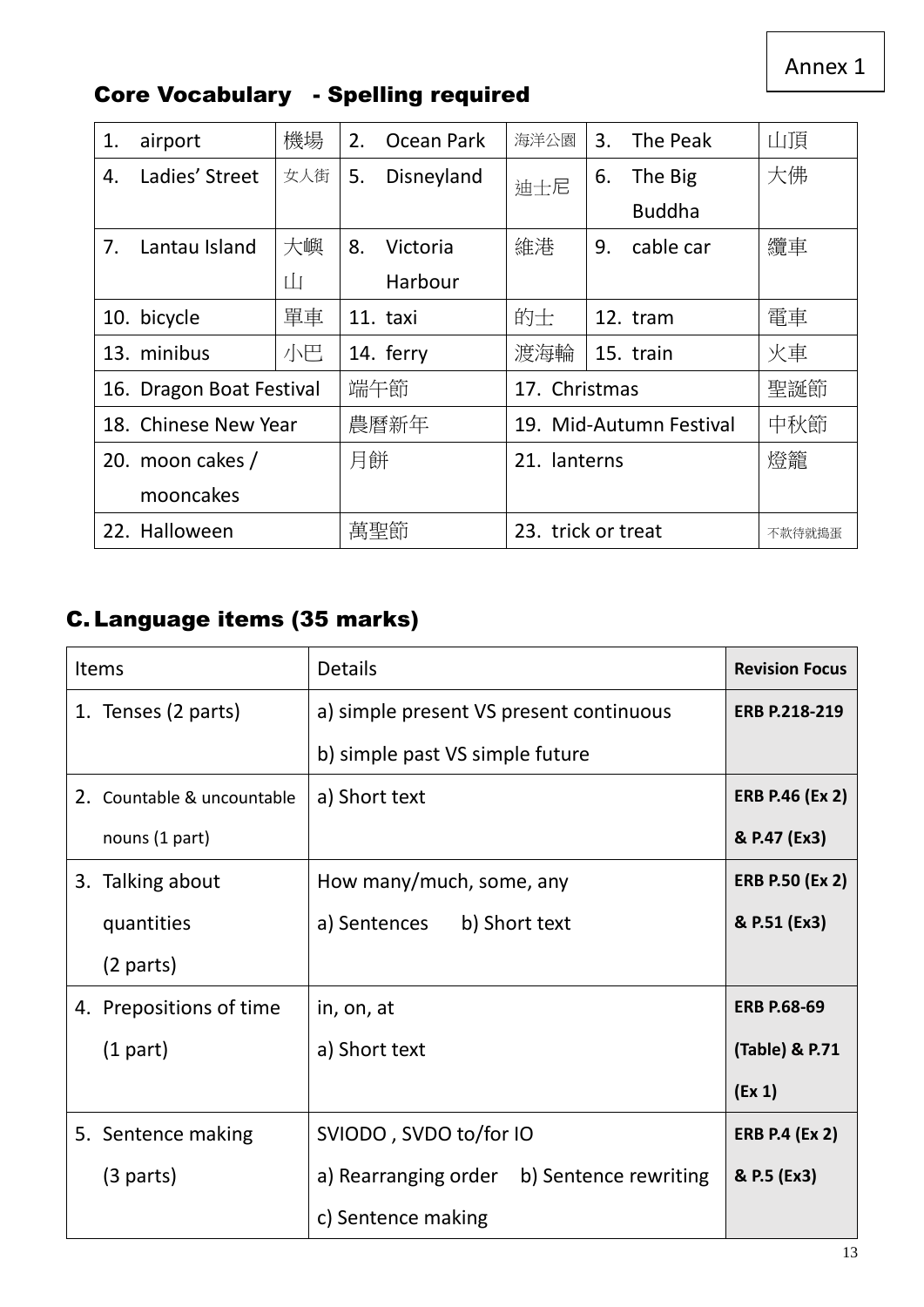| 7. Proofreading | a) Possessive adjectives    | <b>ERB P.84</b> |
|-----------------|-----------------------------|-----------------|
|                 | b) Prepositions of Place    | <b>ERB P.62</b> |
|                 | c) Everything taught in F.1 | Other pages in  |
|                 |                             | <b>ERB</b>      |

# Paper 4 Speaking(30 marks)

A. Passage Reading (9 marks) Unit 4 Text 3 p.100 lines 3-25 (modified) Brother Cream suddenly went missing on 10 July 2012. This shocked his fans. Luckily, someone found him 26 days later.

Boo is called 'The Cutest Dog in the World'. His owner brushes his fur to make him look like a teddy bear. Boo loves going for walks on his red lead. Boo has millions of fans on Facebook!

Grumpy Cat always looks like she's in a bad mood. This makes her famous on the Internet. People can buy Grumpy Cat coffee mugs, T-shirts and toys. There are even films, TV programmes and video games starring her. Even though she has an annoyed expression, Grumpy Cat is actually very relaxed and enjoys playing with her toys! (115 words)

B. Vocabulary Reading (9 marks) - Read 18 words from the vocab syllabus

# All Textbook Vocabulary & Core Vocabulary in Paper 1 (38 words)

- C. Individual Presentation (8 marks) Give a presentation of 1 minute with given prompts
- D. Individual Response (4 marks) Listen and answer ONE question in 1 min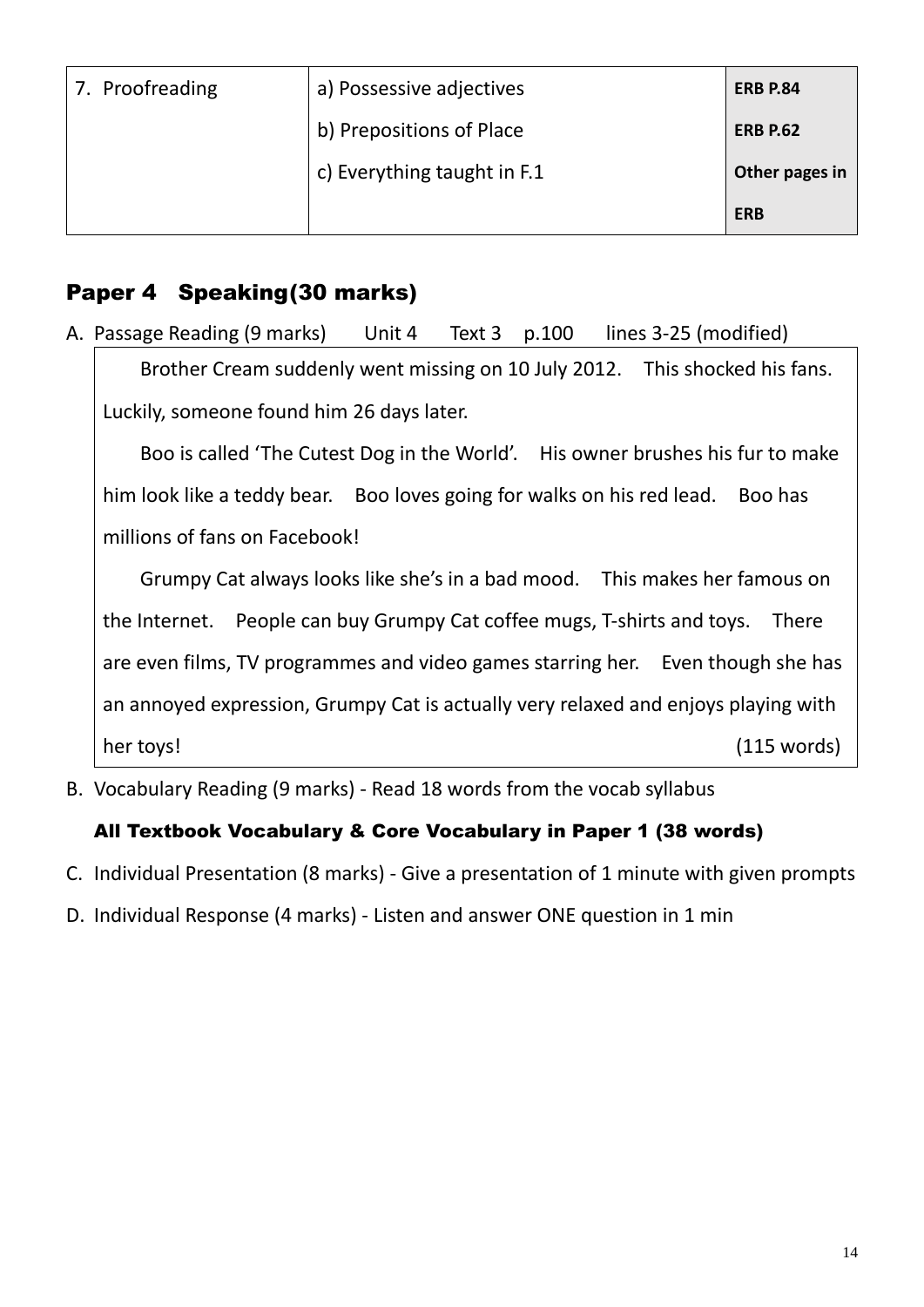# <span id="page-14-0"></span>Annex 2

| Name:                                                                                                                                                                                         | F <sub>1</sub> 2          |                             |  |  |  |  |
|-----------------------------------------------------------------------------------------------------------------------------------------------------------------------------------------------|---------------------------|-----------------------------|--|--|--|--|
| <b>Paper I - General English</b>                                                                                                                                                              | 1hr & 15 mins             | 65 marks                    |  |  |  |  |
| Part 1: Vocabulary (10 marks)                                                                                                                                                                 |                           |                             |  |  |  |  |
| a. Textbook vocabulary (Unit $3 - 14$ items) (Refer to Appendix 1)<br><b>ERB p.82</b>                                                                                                         |                           |                             |  |  |  |  |
| b. Selected Core Vocabulary Unit $4 - 22$ items ( <i>Refer to Appendix 2</i> )                                                                                                                |                           | ERB p.102-103               |  |  |  |  |
|                                                                                                                                                                                               |                           |                             |  |  |  |  |
| Part 2: Language (30 marks)                                                                                                                                                                   |                           |                             |  |  |  |  |
| $6$ Tenses – (verb table ERB p.127, 128)<br>a.                                                                                                                                                |                           | ERB p.30, 32                |  |  |  |  |
| Part 1: simple present, present continuous, simple future                                                                                                                                     |                           |                             |  |  |  |  |
| Part 2: simple past, past continuous, present perfect                                                                                                                                         |                           |                             |  |  |  |  |
| <b>b.</b> Passive voice [ERB $p.55 - 58$ ] [simple present and past tenses ONLY]                                                                                                              |                           |                             |  |  |  |  |
| Part 1a: Fill in the blanks (sentences)                                                                                                                                                       |                           | <b>ERB p.56</b>             |  |  |  |  |
| Part 1b: Fill in the blanks (in context)                                                                                                                                                      |                           |                             |  |  |  |  |
|                                                                                                                                                                                               |                           |                             |  |  |  |  |
| c. Conditional sentences (Type 0, Type 1)                                                                                                                                                     |                           |                             |  |  |  |  |
| Part 1: Fill in the blanks                                                                                                                                                                    |                           | ERB p.49-51                 |  |  |  |  |
| Part 2: Reordering sentences (Refer to Appendix 3)                                                                                                                                            |                           |                             |  |  |  |  |
| Part 3: Completing sentences (Refer to Appendix 3)                                                                                                                                            |                           |                             |  |  |  |  |
| Relative clauses [ERB $p.59 - 63$ ]<br>d.<br>Part 1: Fill in the blanks (relative pronouns $-$ who/whose/which)<br>Part 2: Sentence combination                                               |                           | ERB p.61-62                 |  |  |  |  |
| e. Proofreading (includes a-d above and items in the 1 <sup>st</sup> term: A. ~ing Vs ~ed, B. gerund and<br>infinitives, C. comparative and superlative of adjectives and D. reported speech) |                           |                             |  |  |  |  |
| <u>Part 3: Comprehension (25 marks)</u>                                                                                                                                                       |                           |                             |  |  |  |  |
| 2 pieces of comprehension (conventional, data-reading, dialogues, poemetc)                                                                                                                    |                           |                             |  |  |  |  |
| Enhancement $(+ 10$ marks)                                                                                                                                                                    |                           |                             |  |  |  |  |
| Fill in the blanks<br>➤                                                                                                                                                                       |                           |                             |  |  |  |  |
| <b>Paper II – Writing</b>                                                                                                                                                                     | 1hr & 5 mins              | 40 marks                    |  |  |  |  |
| Two types of writing: (Short: $3+12$ marks, Long: $4+21$ marks)                                                                                                                               | <b>Article writing</b>    |                             |  |  |  |  |
| a. Mind map $+$ short writing task (100 words)                                                                                                                                                | Story / narrative writing |                             |  |  |  |  |
| b. Mind map $+$ long writing task (160 words)                                                                                                                                                 | revision)                 | (study the writing file for |  |  |  |  |
| <b>Paper III – Listening</b><br>Periods 6-7, Friday, 24 June                                                                                                                                  | 1hr                       | 40 marks                    |  |  |  |  |
| -- Listening tasks (25 marks)                                                                                                                                                                 |                           |                             |  |  |  |  |
| -- Listening & Integrated Tasks [Data file] (15 marks)                                                                                                                                        |                           |                             |  |  |  |  |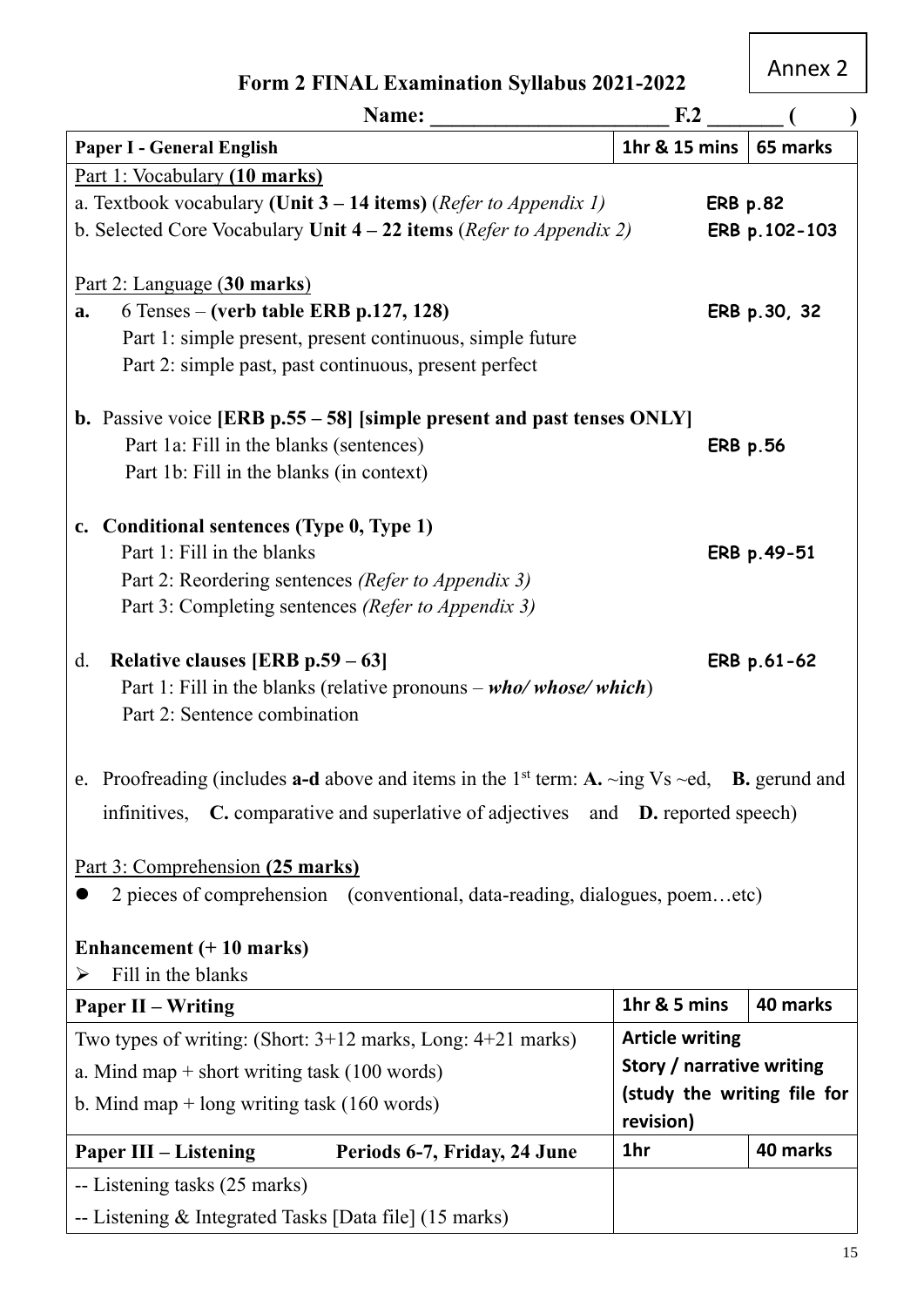| Paper IV – Speaking (Date: $16 - 30$ Jun) class time / after school         | 30 marks |
|-----------------------------------------------------------------------------|----------|
| Four oral sections are set: (Refer to Oral Exam Syllabus)                   |          |
| A. Vocabulary reading (9 marks) ( <i>Refer to Appendix 2</i> )              |          |
| TB Unit $3(14 \text{ items}) + \text{Core Vocab Unit } 4(22 \text{ items})$ |          |
| B. Passage reading aloud (9 marks) ( <i>Refer to Appendix 4</i> )           |          |
| Unit 3 (around 80 wds for exam<br><b>ERB</b> p.80)<br>➤                     |          |
| C. Individual presentation (8 marks)                                        |          |
| D. Individual response (4 marks)                                            |          |
| <b>Internal school-based assessment</b>                                     | 25 marks |
| Reading reports, On-line program, Dictation / quizzes,                      |          |
| online HW submission & Zoom performance, Phonics                            |          |

## **Appendix 1**

# **Textbook vocabulary Unit 3 [NO SPELLING required]** (for Paper 1 and Paper 4)

|    | worried about      | $\vert 2.$ waste $(n.)$            | 3. $decide(d)$ to | 4. charity        |
|----|--------------------|------------------------------------|-------------------|-------------------|
| 5. | collect(s)         | 6. article                         | 7. food supply    | 8. shocked (adj.) |
| 9. |                    | empty space(s)   10. urban farming | 11. main cause    | 12. harmful gas   |
|    | 13. material $(s)$ | 14. society                        |                   |                   |

# **Appendix 2**

# **Core Vocabulary [Spelling required]** Unit 4 (for Paper 1 and Paper 4 – 22 items)

(i) Travelling around the world

| 1. go sight seeing 觀光 | 2. souvenir 紀念品                                   | 3. massage 按摩      |
|-----------------------|---------------------------------------------------|--------------------|
| 4. skiing 滑雪          | 5. boat trip 船河                                   | 6. sunbathing 沐日光浴 |
| 7. local market 本地市場  | 8. photo 照片                                       | 9. view 風景         |
| 10. history 歷史        | 11. culture $\overline{\chi}$ ( $\overline{\chi}$ | 12. experience 經驗  |
| 13. Cheung Chau 長洲    | 14. Lantau Island 大嶼山                             |                    |

### (ii) Things you need when you travel

| 15. passport 護照   | 16. travel guide 旅行指南 | 17. medical kit 醫療套裝  |
|-------------------|-----------------------|-----------------------|
| 18. air ticket 機票 | 19. adapter 轉接器       | 20. identity card 身份證 |
| 21. camera 相機     | 22. umbrella 雨傘       |                       |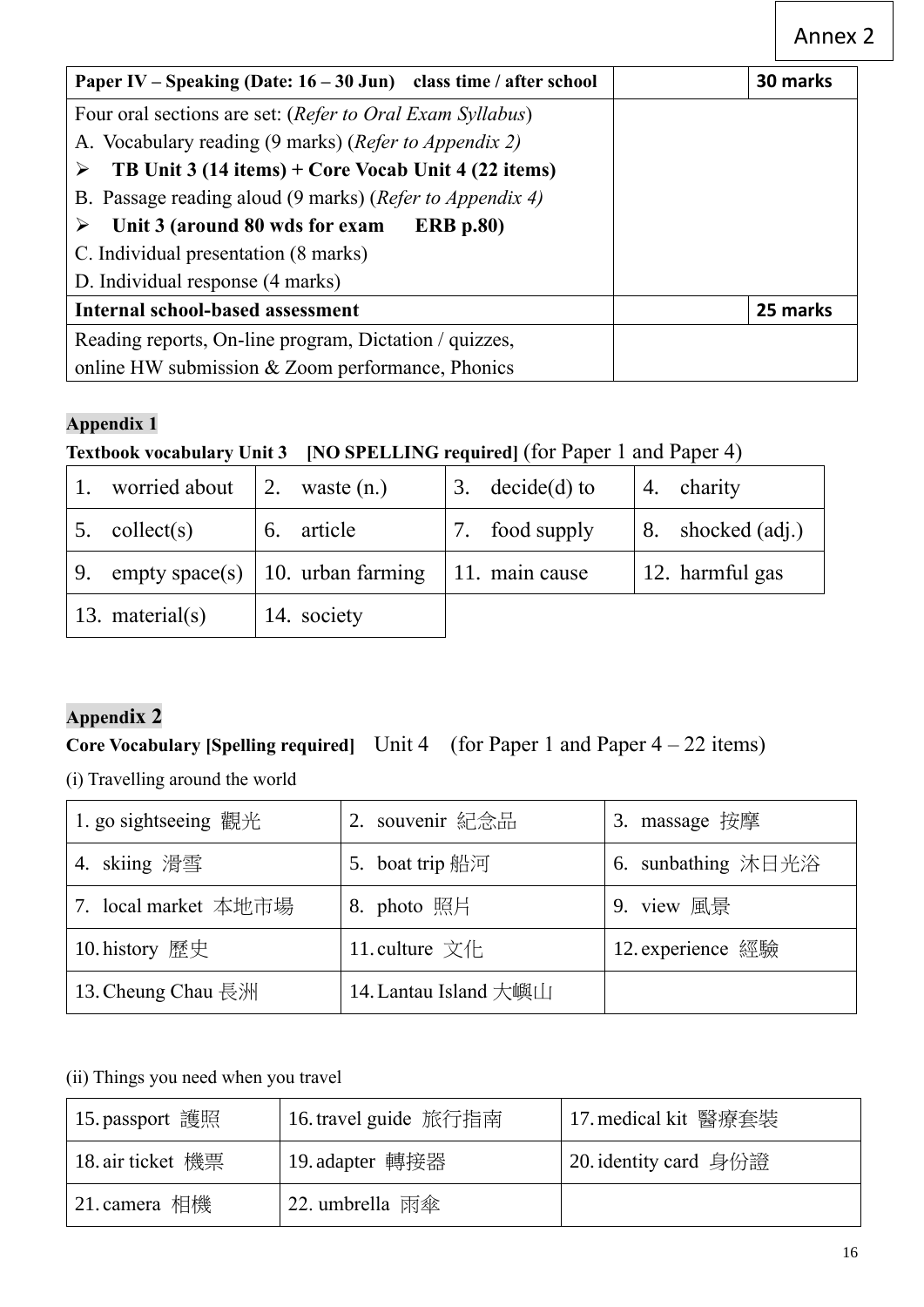### **Appendix 3**

**Sample sentences for if-conditionals (Type 0 and Type 1)**

### **Type 0**

1. **If** the car **runs** out of gas, it **stops**.

2. An ice cream **melts if** it **gets** warm.

3. **If** you **mix** red and white, you **get** pink.

4. **If** it **rains**, the floor **becomes** slippery.

### **Type 1**

1. **If** the weather condition **is** not suitable, we **will cancel** the show.

2. **If** we **don't hurry**, we **will miss** our train.

3. Susan **will play** the piano **if** she **feels** upset.

4. **If** my brothers **eat** more vegetables, they **will become** healthier.

#### **Appendix 4**

**Part B Passage Reading Aloud** Unit 3 Text 1 (P.68) + Text 2 (P.70) Exam: around 80 words Recently, I've been worried about how much we buy and throw away. We have too much waste! I decided to find some ways to reduce waste myself. I helped a food charity sort different kinds of food waste. The charity collects and uses it to make meal boxes.

I read an article about food supply in the newspaper last week. I am shocked that we import 90 per cent of our food. I believe we must grow more food in urban areas. Urban farming helps reduce global warming. It reduces carbon dioxide, which is the main cause of global warming. We can reduce this harmful gas by growing food ourselves. (110 words)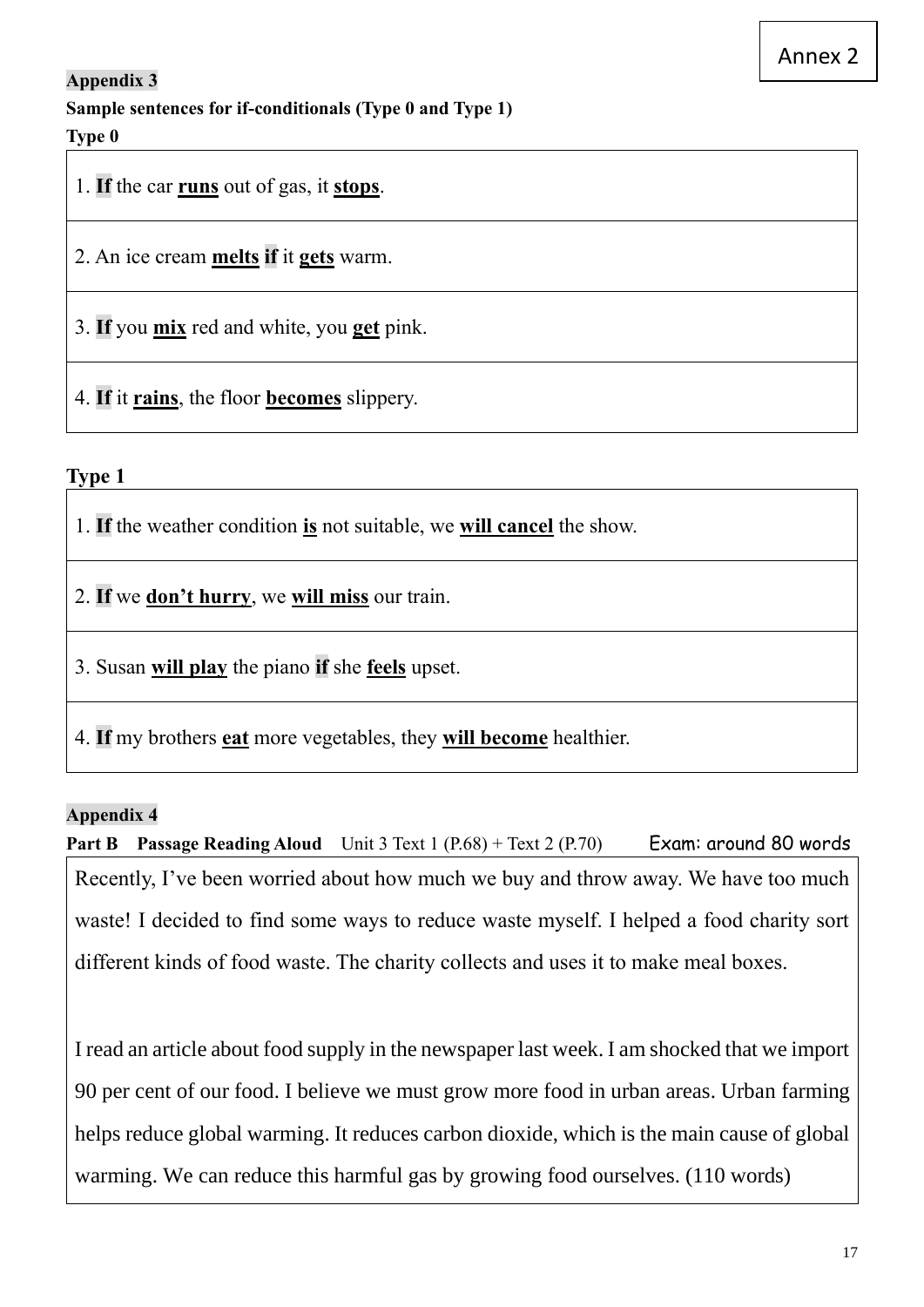# <span id="page-17-0"></span>**F.3 Final Exam syllabus (2021-2022)**

| Paper      | <b>Marks</b>   | Time                                                                       | <b>Remarks</b>                                                      |  |
|------------|----------------|----------------------------------------------------------------------------|---------------------------------------------------------------------|--|
| Paper I    | 65 marks       | IA: $35 \text{ mins}$                                                      | IA: Comprehension : 25 marks                                        |  |
| G.E.       |                | IB: $65 \text{ mins}$                                                      | IB: - Vocabulary: 10 marks                                          |  |
|            |                |                                                                            | - Language: 30 marks                                                |  |
| Paper II   | 40 marks       | $1 \text{ hr} 10 \text{ mins}$                                             | 2 tasks $-$                                                         |  |
| Writing    |                |                                                                            | Short writing: 15 marks $(3+12 \text{ marks})$                      |  |
|            |                |                                                                            | Long writing: 25 marks (21 marks)                                   |  |
|            |                |                                                                            | *Study the writing worksheets for revision                          |  |
| Paper III  | 40 marks       | 1 <sub>hr</sub>                                                            | 21 June (Tue) Periods 6 and 7 - Hall                                |  |
| Listening  | $(A: 25$ marks |                                                                            |                                                                     |  |
|            | $B: 15$ marks) |                                                                            |                                                                     |  |
| Paper IV   | 30 marks       | $16 - 30$ June                                                             | 4 tasks: Vocab reading (9), Passage reading (9),                    |  |
| Oral       |                |                                                                            | IP $(8)$ and IR $(4)$                                               |  |
| <b>SBA</b> | 25 marks       | English Builder $(5)$ , Book reports $(5)$ , Dictation/Quiz $(5)$ , Online |                                                                     |  |
|            |                |                                                                            | homework submission $&$ Zoom performance (5), Group interaction (5) |  |

# **Paper 1**

## **Paper IA (35 minutes) (25 marks)**

⚫ 3 pieces of comprehension articles – different genres and question types

# **Paper IB (65 minutes) (vocab: 10 marks; language items: 30 marks; enhancement: 10 marks)**

⚫ Textbook Vocabulary: (NO spelling is required) **(ERB P. 84-86)**

|    | let you down (phrasal     | 2. | animation $(n.)$                                     | work together $(v)$ |
|----|---------------------------|----|------------------------------------------------------|---------------------|
|    | verb)                     |    |                                                      |                     |
| 4. | handle $(v)$              |    | spread the message (v phr) $\vert 6$ . recommend (v) |                     |
|    | inspiring (adj)           |    | creative (adj)                                       | heart-warming       |
|    |                           |    |                                                      | (adj)               |
|    | 10. responsible for (adj) |    | 11. meaningful (adj)                                 | 12. emotions $(n)$  |

## ⚫ Core Vocabulary: (CORRECT SPELLING is essential) **(ERB P.93-98) Unit 3 + Unit**

**4**

| 1. victim     | 2. verbal bullying | rumours     | 4. the Internet  |
|---------------|--------------------|-------------|------------------|
| 5. shopaholic | 6. pocket money    | credit card | 8. fashion trend |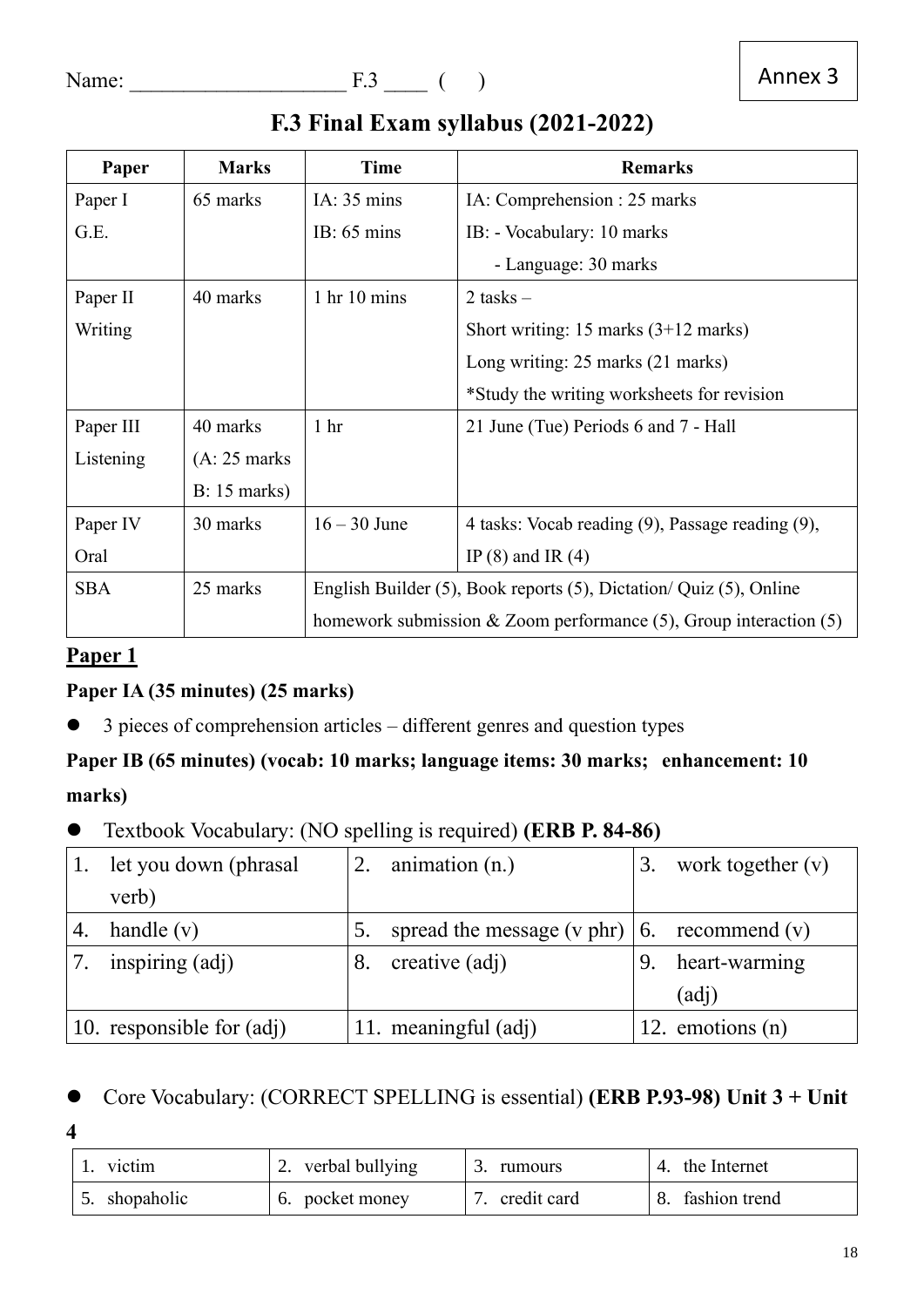| 9. shoplifting   | 10. balanced diet | 11. vitamin C       | 12. junk food                |
|------------------|-------------------|---------------------|------------------------------|
| 13. high calorie | 14. obesity       | 15. health problems | 16. fever                    |
| 17. wear a mask  | 18. clinic        | 19. take medicine   | 20. good personal<br>hygiene |

## Language items:

1. Tenses -Part 1: simple present, present continuous, present perfect and simple future

## **(Revision Exercise, ERB P.155, 156)**

Part 2: simple past, past continuous and past perfect

### **(Revision Exercise, ERB P.157, 158)**

- 2. Conditional sentence Type 2 **(ERB P.37-38, 42)**
- 3. Target Sentence Pattern: Relative Clauses (who, which, whose, when, where)

## **(ERB P.53, 55-56, 105-106)**

(Fill in the blanks + Rewriting sentences + Making sentences)

- 4. Adverb Clause Showing Purpose (in order to …/ so that) **(ERB P.68-70, 72-73)**
- 5. Gerunds and Infinitives **(ERB P.59-64)** *(Read Appendix 1)*
- 6. Passive Voice (simple present tense, simple past tense, simple future tense and modal verbs) **(ERB P. 46-50, 157-158)**
- 7. Proofreading \*All learnt items will be tested
- 8. Enhancement Section (open cloze)

\*\*\*\*\*\*\*\*\*\*\*\*\*\*\*\*\*\*\*\*\*\*\*\*\*\*\*\*\*\*\*\*\*\*\*\*\*\*\*\*\*\*\*\*\*\*\*\*\*\*\*\*\*\*\*\*\*\*\*\*\*\*\*\*\*\*\*\*\*\*\*\*\*\*\*\*\*\*\*\*\*\*\*\*\*

## **Appendix 1 – Gerunds and Infinitives (ERB P.59)**

#### **To-infinitive**

\*

| A. Keywords              |  |          |  |           |  |            |           |
|--------------------------|--|----------|--|-----------|--|------------|-----------|
| 1. hope<br>2. want       |  | 3. plan  |  | 4. decide |  | 5. promise | 6. invite |
| <b>B.</b> Question words |  |          |  |           |  |            |           |
| 2. where<br>1. when      |  | 3. which |  | 4. who    |  | 5. whose   |           |